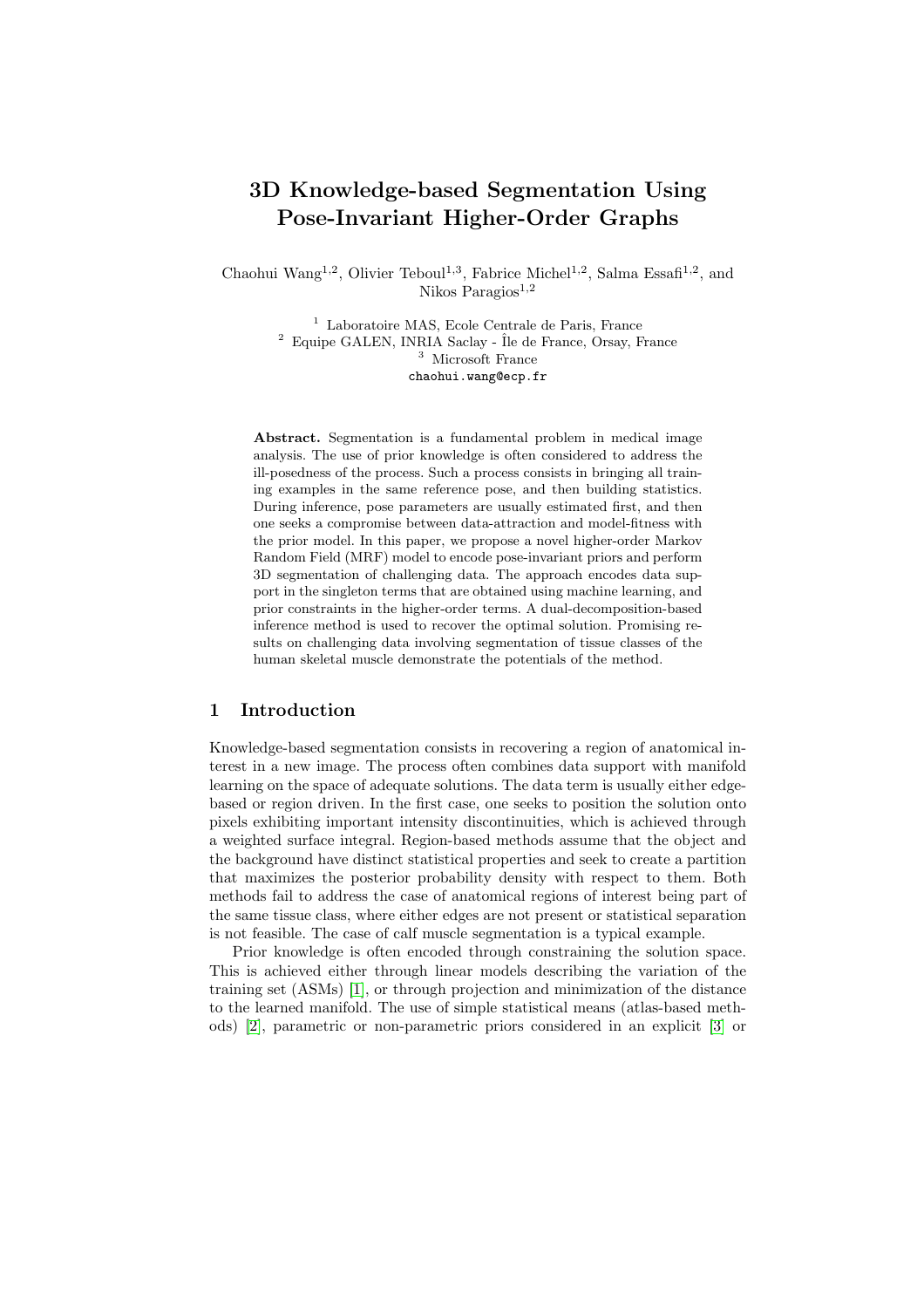#### 2 C. Wang et al.

implicit level set formulation [\[4\]](#page-7-3) were considered. Such techniques exhibit two important limitations, the first is related to pose invariance and the second is related to their ability to capture statistics on high-dimensional spaces from a small number of training examples. The pose estimation problem arises both in the training and in the inference steps and introduces certain bias on the segmentation process since data are often to be registered in the reference space. The ratio samples versus dimensionality of representations is also a well-known problem in medical imaging.

In this paper, we propose a novel approach that is able to address segmentation for challenging data sets while being pose invariant and being able to capture local variations from small training sets. To this end, we employ a higher-order Markov Random Field (MRF) formulation. The representation of the shape is a point distribution model (PDM) that is used to provide the entire surface through conventional interpolation algorithms. Prior knowledge is modeled through the use of higher-order relative statistics of the PDM. These are invariant to rotation and scale while they can be learned from a small number of training examples. The entire manifold is described through the accumulation of such local constraints. This representation is associated with the randomized forest [\[5\]](#page-7-4) learning approach that provides an efficient detection algorithm for points of interest exhibiting some statistical properties. These properties can be derived from Gabor-filter-based scale/rotation invariant features. In order to optimize the higher-order MRF's energy, we propose to decompose the original problem, which is difficult to solve directly, into a series of sub-problems each of which corresponds to a factor tree [\[6](#page-7-5)[,7\]](#page-7-6). The inference in a factor tree can be done exactly and very efficiently using max-product belief propagation algorithm [\[7\]](#page-7-6). In order to evaluate the performance of the method, we have considered the challenging application of segmentation of the calf muscle. The closest work refers to the segmentation algorithms in [\[8,](#page-7-7)[9](#page-7-8)[,10\]](#page-7-9). Opposite to these algorithms, our approach explores the 3D space and higher-order interactions between the model variables, inherits natural invariance with respect to the global pose (opposite to [\[9\]](#page-7-8)), exploits invariant features with respect to this pose (opposite to [\[9,](#page-7-8)[10\]](#page-7-9)), builds pose invariant statistics (opposite to [\[8,](#page-7-7)[9,](#page-7-8)[10\]](#page-7-9)) and provides an oneshot optimization result that does not depend on the initial conditions or the reference pose parameters.

The reminder of this paper is organized as follows: we present the higherorder shape prior, the MRF segmentation formulation and the MRF optimization method in section [2.](#page-1-0) The experimental validation composes section [3,](#page-5-0) while section [4](#page-6-0) concludes the paper.

## <span id="page-1-0"></span>2 Knowledge-based Segmentation

#### <span id="page-1-1"></span>2.1 Shape Modeling

The shape model consists of a set  $V$  of control points/landmarks that are lo-cated on the boundary of the object (Fig. [1\(](#page-2-0)a)). Let  $x_i$   $(i \in \mathcal{V})$ , a 3-dim vector, denote the 3d position of landmark i and  $\mathbf{x} = (x_i)_{i \in \mathcal{V}}$  denote the position of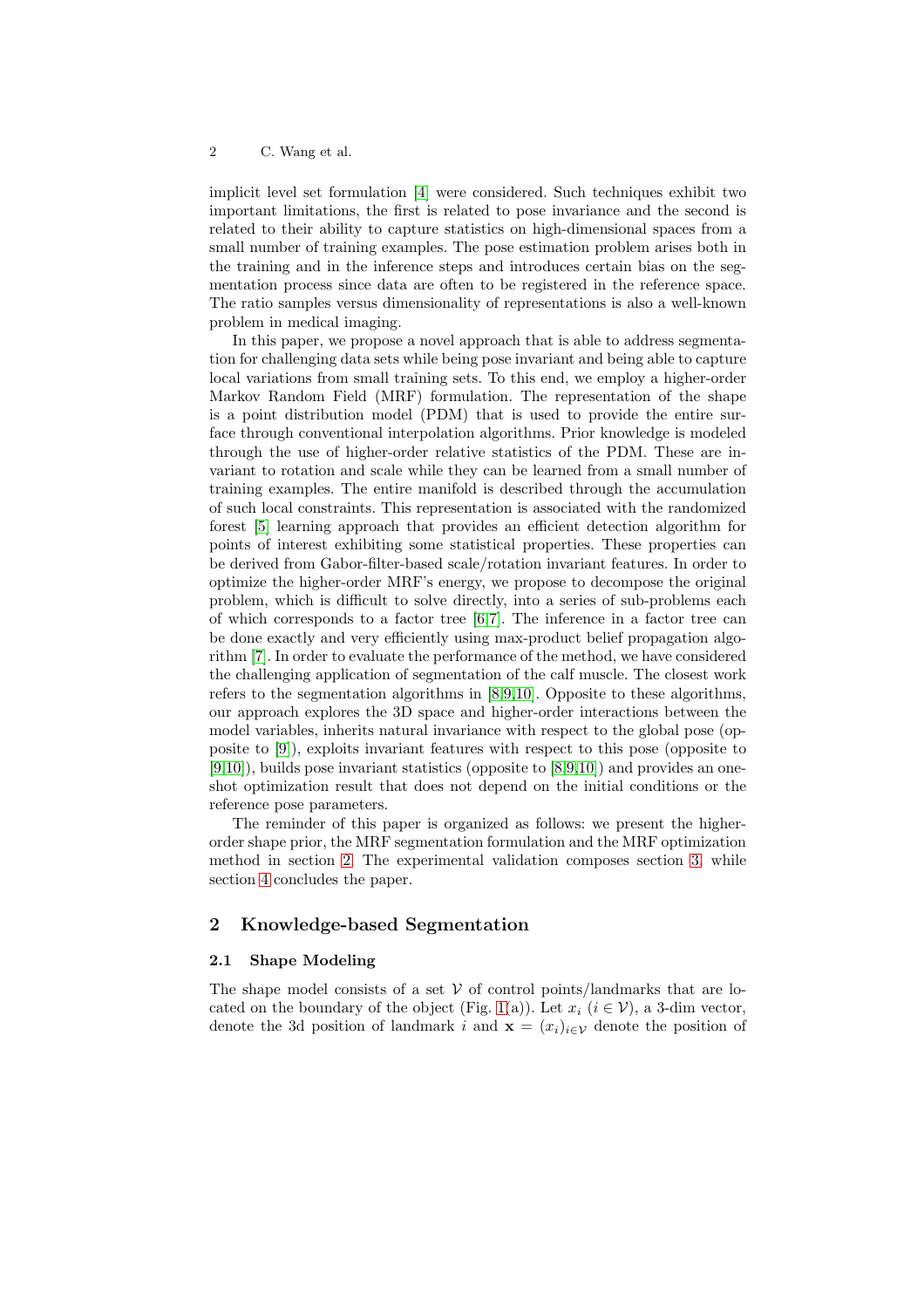

<span id="page-2-0"></span>Fig. 1. Shape Model. (a) Distribution of the landmarks on the muscle boundary. (b) Two perpendicular slices with a triplet of landmarks (the blue asterisks). (c) The learned Gaussian distribution on  $r_c$  for the triplet shown in (b).

all the landmarks. Given a training set  $T$  composed of  $M$  aligned shapes, i.e.,  $\mathcal{T} = {\mathbf{x}^{(m)}}_{m \in \{1,2,...,M\}}$  [\[11\]](#page-7-10), we aim to learn a prior probability distribution on the different configuration of the shape model from the training set. Instead of learning the statistics on the pair of landmarks (e.g., [\[8\]](#page-7-7)), which is not appropriate to get a scale-invariant modeling, we propose to learn the statistics of the measurements that are scale-invariant. To this end, let us consider a triplet of points,  $c \in \mathcal{C} = \{(i, j, k)|i, j, k \in \mathcal{V} \text{ and } i \neq j, j \neq k, k \neq i\}$  and learn statistics on the relative lengths  $(r_{i_cj_c}, r_{j_ck_c}, r_{k_ci_c})$  of the sides [\[12\]](#page-7-11), which are defined as (take  $r_{i_cj_c}$  for example):  $r_{i_cj_c} = l_{i_cj_c}/(l_{i_cj_c} + l_{j_ck_c} + l_{k_ci_c})$ , where  $l_{i_cj_c}$  denotes the Euclidean distance between points  $i_c$  and  $j_c$ . An important advantage to use the relative lengths is that they can be computed much faster than the angle measurements which are also scale-invariant. For a triplet, it is sufficient to only consider the relative lengths of two sides since the third one is a linear combination of them (i.e.,  $r_{k_c i_c} = 1 - r_{i_c j_c} - r_{j_c k_c}$ ). Thus, without loss of generality, we use a Multivate Gaussian Distribution (Fig. [1\(](#page-2-0)c)) to model the distribution of  $\mathbf{r}_c = (r_{i_cj_c}, r_{j_ck_c})^T$ , i.e.,  $p_c(\mathbf{r}_c) = \mathcal{N}(\mathbf{r}_c|\boldsymbol{\mu}_c, \boldsymbol{\Sigma}_c)$ , where the mean  $\boldsymbol{\mu}_c$  and the covariance matrix  $\Sigma_c$  can be learned from the training set by maximum likelihood:

$$
\mu_c = \frac{1}{M} \sum_{m=1}^{M} \mathbf{r}_c^{(m)} \tag{1}
$$

$$
\Sigma_c = \frac{1}{M} \sum_{m=1}^{M} (\mathbf{r}_c^{(m)} - \boldsymbol{\mu}_c)(\mathbf{r}_c^{(m)} - \boldsymbol{\mu}_c)^T
$$
(2)

Finally, we get the higher-order shape model  $P = (\mathcal{V}, \mathcal{C}, \{\mathcal{N}(\cdot | \boldsymbol{\mu}_c, \boldsymbol{\Sigma}_c)\}_{c \in \mathcal{C}})$ , where V and C determine the topology of the model while  $\{\mathcal{N}(\cdot|\mu_c, \Sigma_c)\}_{c \in \mathcal{C}}$ characterizes the statistic geometry constraints between the triplets.

## <span id="page-2-1"></span>2.2 Landmark Candidate Detection

Given such a prior model, segmentation can be viewed as finding a mapping between the model points and a new volume. This can be expressed as a correspondence problem that requires detection for the model points in the image or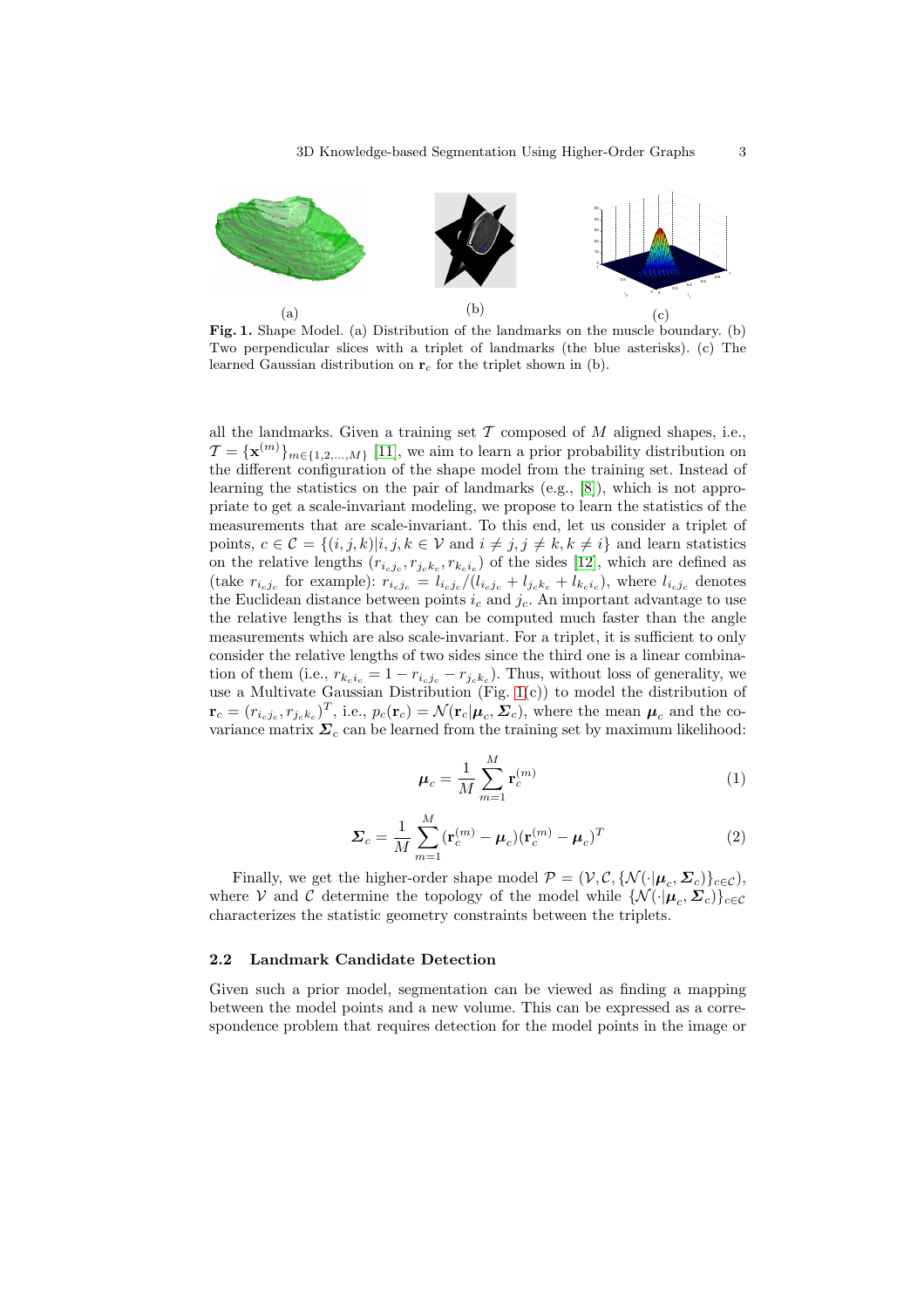4 C. Wang et al.

finding a set of correspondences for each point  $i$   $(i \in V)$ . To this end, we first learn a classifier for each landmark, and then compute a score for each possible localization, and finally select the L positions that have the best scores. In the experiments, we adopt Randomized Forest [\[5\]](#page-7-4) to perform the classification.

A randomized forest is composed of a set of  $T$  random decision trees. In the decision trees, an internal node consists of a random test on an input feature vector, the result (true or false) of which decides which (left or right) child node the feature vector goes to. And a leaf consists in a histogram  $h = (h_1, \ldots, h_W)$ (W is the number of classes), which is obtained during the training phase by counting the number of labeled feature vectors that arrive at this leaf. During the testing phase, an unlabeled feature vector is dropped in each decision tree  $\tau$ and reaches the leaf  $l_{\tau}$ , and the normalized histogram of  $l_{\tau}$  provides a probability estimation for the feature vector belonging to each class  $w$ :

$$
P(w|l_{\tau}) = \frac{h_w}{\sum_i h_i} \tag{3}
$$

<span id="page-3-0"></span>Finally, we average the probabilities of all the trees to obtain the probability over the forest:

$$
P(w|(l_1,\ldots,l_T)) = \frac{1}{T} \sum_{\tau} P(w|l_{\tau})
$$
\n(4)

We consider all the voxels in a volume as the possible localization of the landmarks. Each voxel is associated with a feature vector which is used as the input for the classifiers. Different features can be considered towards achieving a high quality detection. In order to well capture the local image structure information, we can use a series of 3d Gabor filters [\[13\]](#page-7-12) with different scale, rotation parameters. We adopt the method proposed in [\[14\]](#page-7-13) to sample these parameters such that scaling/rotation of the image becomes a translation of these parameters and then estimate the Fourier Transform Modulus (FTM) of the filter output to eliminate variations due to these translations (because the FTM is translation invariant). Due to the symmetry of FTM, it is enough to consider only half of the FTM domain by removing the redundant coefficients. In such a way, we get a feature vector for each voxel that is scale and rotation invariant.

Fig. [2](#page-5-1) shows the detected candidate results for four landmarks at different locations on a testing muscle data.

#### 2.3 Higher-order MRF Segmentation Formulation

The shape model, together with the evidence from the image support, is formulated within a higher-order MRF towards image segmentation.

Let  $\mathcal{G} = (\mathcal{V}, \mathcal{C})$  denote a hypergraph with a node set V and a clique set  $\mathcal{C}, \mathbf{U}^G = \{U_q(\cdot)\}_{q \in \mathcal{V}}$  the singleton potentials defined on the node set V, and  $\mathbf{H}^G = \{H_c(\cdot)\}_{c \in \mathcal{C}}$  the clique potentials defined on the clique set C. And then let  $\text{MRF}^{\mathcal{G}}(\mathbf{U}^{\mathcal{G}},\mathbf{H}^{\mathcal{G}})$  denote a higher-order MRF with topology  $\mathcal{G}$  as well as the potentials  $\mathbf{U}^G$  and  $\mathbf{H}^G$ . In our problem, we associate a landmark to a node i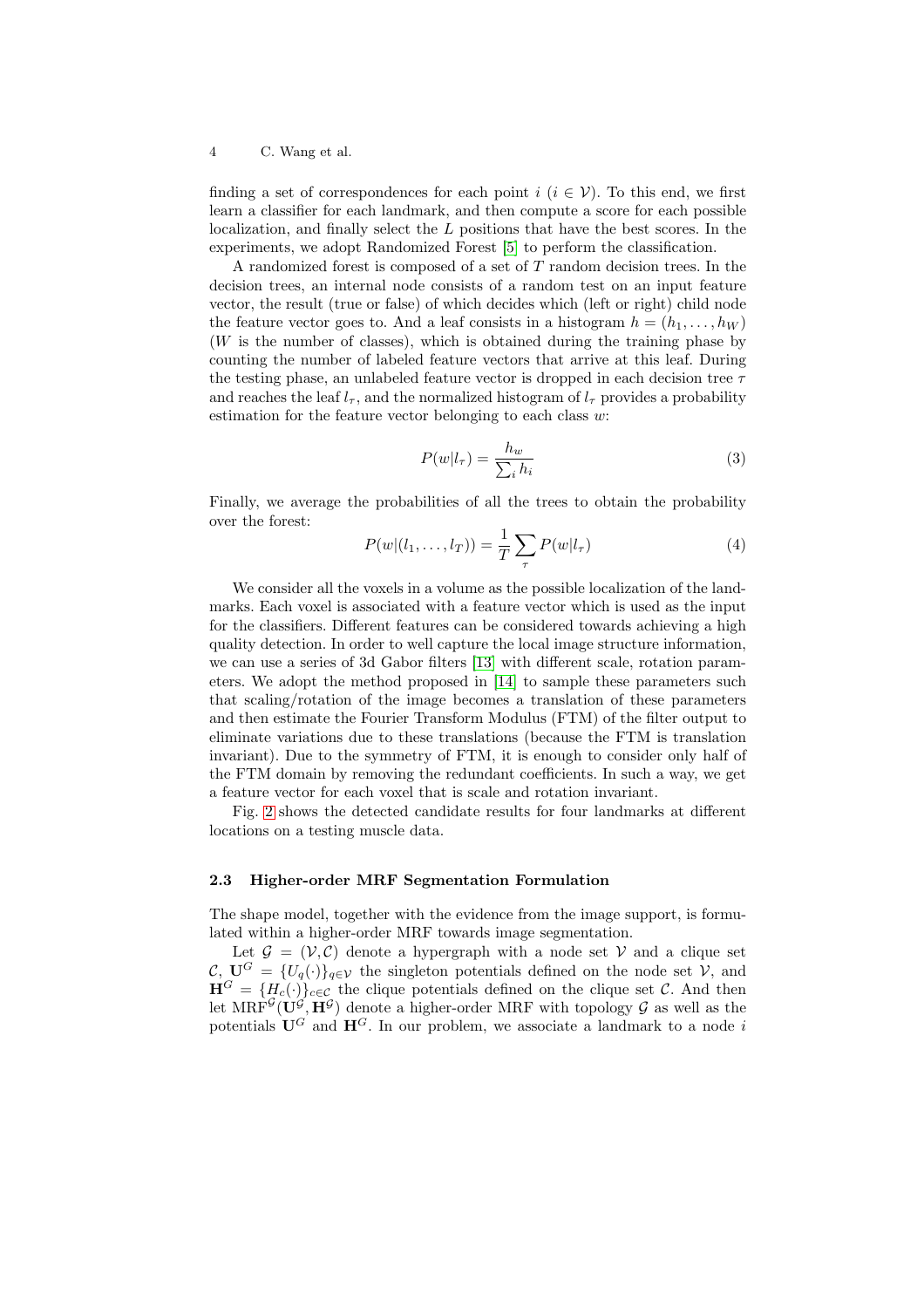$(i \in \mathcal{V})$ , a triplet to a third-order clique  $c$   $(c \in \mathcal{C})$ , with one-to-one mappings<sup>[4](#page-4-0)</sup>. The latent variable  $X_i$  corresponding to node i is a 3-dim vector denoting the position of node/point *i*.  $x^{\mathcal{G}}$  represents the configurations of all the nodes, i.e.  $\mathbf{x}^{\mathcal{G}} = (x_i)_{i \in \mathcal{V}}$ . The candidate set of each variable is denoted by  $\mathcal{X}_i$   $(i \in \mathcal{V})$ . Thus the candidate set  $\mathcal{X}^{\mathcal{G}}$  of all the variable of the MRF is defined as:  $\mathcal{X}^{\mathcal{G}} = \prod_{i \in \mathcal{V}} \mathcal{X}_i$ , which composes all the possible configurations of the shape model. The candidate set  $\mathcal{X}_i$  for each node consists of the detected landmark candidates (section [2.2\)](#page-2-1).

The segmentation problem is transformed into estimating the optimal positions of the landmarks, i.e., the optimal configuration  $x_{opt}^{\mathcal{G}}$  of  $MRF^{\mathcal{G}}$ , which is formulated as a minimization of the MRF's energy  $E(\mathbf{x}^{\mathcal{G}})$ :

$$
\mathbf{x}_{\text{opt}}^{\mathcal{G}} = \arg\min_{\mathbf{x}^{\mathcal{G}} \in \mathcal{X}^{\mathcal{G}}} E(\mathbf{x}^{\mathcal{G}})
$$
(5)

where the energy of  $MRF^{\mathcal{G}}$  is defined as:

$$
E(\mathbf{x}^{\mathcal{G}}) = \sum_{q \in \mathcal{V}} U_q(x_q) + \sum_{c \in \mathcal{C}} H_c(\mathbf{x}_c)
$$
(6)

where  $\mathbf{x}_c$  denotes the configuration  $(x_q)_{q \in c}$  of clique c. The singleton potentials  $\mathbf{U}^G$  and third-order clique potentials  $\mathbf{H}^G$  are presented as follows:

The singleton potential  $U_q(x_q)$   $(q \in V)$  is the negative log-likelihood which imposes penalty for the landmark q being located at position  $x<sub>q</sub>$  in image I:

$$
U_q(x_q) = -\log p(\mathbf{I}|x_q) \tag{7}
$$

where we define  $p(\mathbf{I}|x_q)$  using the classifier's output probability value for landmark q being located at  $x_q$  (Eq. [4\)](#page-3-0).

The higher-order clique potential  $U_c(\mathbf{x}_c)$  ( $c \in \mathcal{C}$ ) encodes the statistic geometry constraints between the triplet  $c$  of points and is defined as:

$$
U_c(\mathbf{x}_c) = -\alpha \cdot \log p_c(\mathbf{r}_c(\mathbf{x}_c))
$$
\n(8)

where  $\alpha > 0$  is a weight coefficient,  $\mathbf{r}_c(\mathbf{x}_c)$  denotes the mapping from the position of the triplet  $c$  to the 2-dim relative lengths of the sides, and the prior distribution  $p_c$  has been defined in section [2.1.](#page-1-1)

#### 2.4 MRF Decomposition & Optimization

In order to perform inference in the proposed higher-order MRF, we adopt the well-known dual-decomposition optimization framework [\[15,](#page-7-14)[16\]](#page-7-15). The key idea of such a framework is: instead of minimizing directly the energy of the original problem, we maximize a lower bound on it by solving the dual to the linear programming (LP) relaxation [\[15\]](#page-7-14).

To this end, we first decompose the original problem (corresponding to  $MRF^{\mathcal{G}}$ ) into a set of sub-problems (corresponding to  $\overline{\{MRF^{\mathcal{G}_s}\}_{s\in\mathcal{S}}}$ , where  $\overline{\mathcal{S}}$  is the set

<span id="page-4-0"></span> $4$  Due to such one-to-one mappings, in this section, we reuse the notation V and C to denote the node set and the clique set, respectively.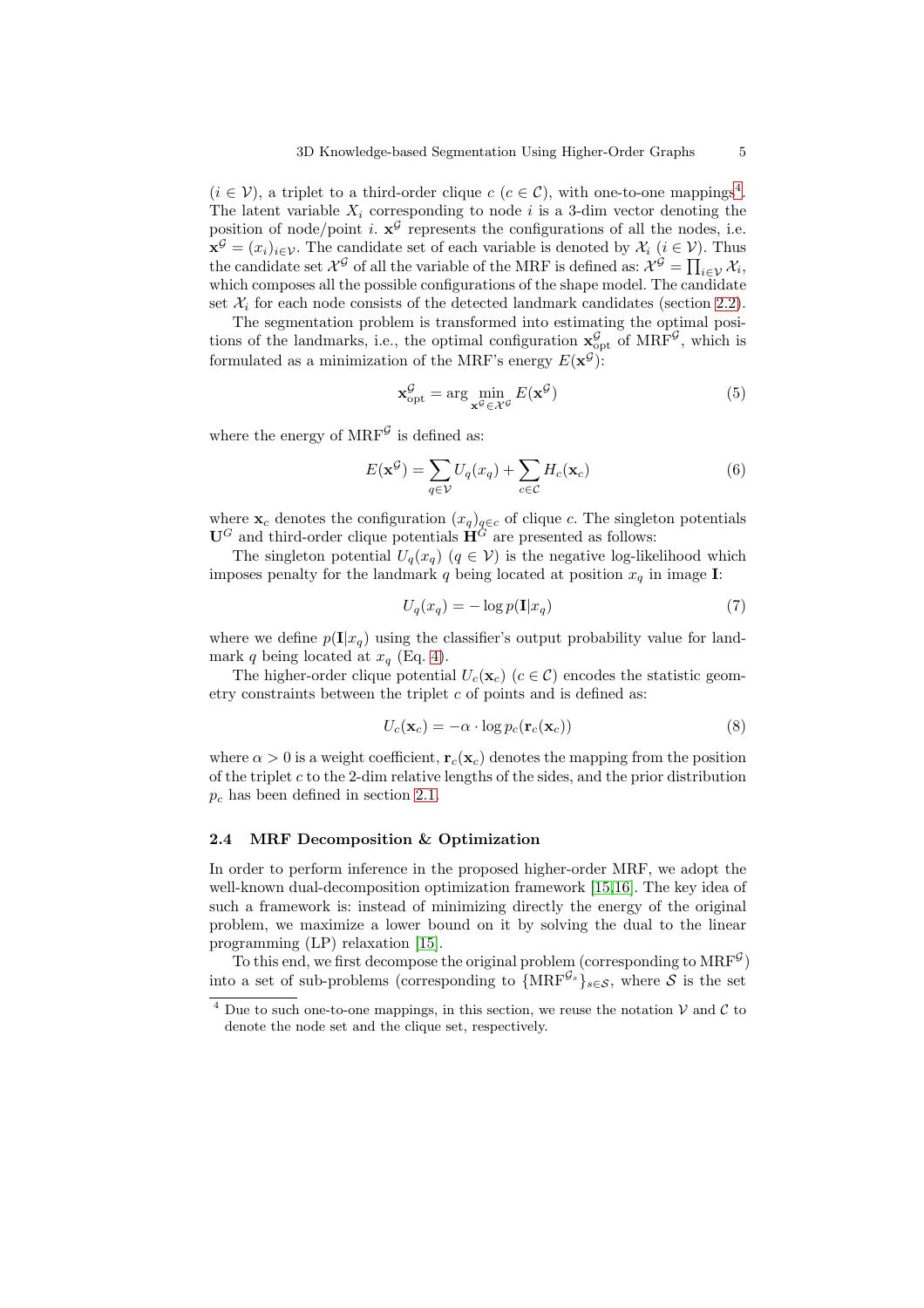



<span id="page-5-1"></span>Fig. 2. Landmark detection results. The red hexagram represents the ground truth while the blue plus signs represent 50 detected candidates. The reference segmentation surface is provided to visually measure the distance between candidates and the ground truth.

of sub-problems), each of which is smaller and solvable. More concretely, we decompose the original hypergraph  $\mathcal{G} = (\mathcal{V}, \mathcal{C})$  into a set of sub-hypergraphs  $\{\mathcal{G}_s = (\mathcal{V}_s, \mathcal{C}_s)\}_{s \in \mathcal{S}}$  such that  $\mathcal{V} = \cup_{s \in \mathcal{S}} \mathcal{V}_s$  and  $\mathcal{C} = \cup_{s \in \mathcal{S}} \mathcal{C}_s$ . In order to form  ${[\text{MRF}^{\mathcal{G}_s}]}_{s\in\mathcal{S}}$  corresponding to the sub-problems, the original MRF potentials are decomposed into the sub-hypergraphs such that  $\mathbf{U} = \sum_{s \in \mathcal{S}} \mathbf{U}^{\mathcal{G}_s}$  and  $\mathbf{H} =$  $\sum_{s \in \mathcal{S}} \mathbf{H}^{\mathcal{G}_s}$ , which can be achieved simply by setting  $U_q^{\mathcal{G}_s} = \frac{U_q^{\mathcal{G}}}{|\{s|q \in \mathcal{V}_s\}|}$  and  $H_c^{\mathcal{G}_s} =$  $\frac{H_c^{\mathcal{G}}}{|\{s|c \in \mathcal{C}_s\}|}$ . The dual-decomposition [\[15\]](#page-7-14) states that the sum of the minimum energies of the sub-problems provides a lower bound to the minimum energy of the original MRF. Furthermore, the problem of maximizing such a lower bound over its feasible set is then convex. Like [\[16\]](#page-7-15), we adopt a projected subgradient method to perform this maximization so as to combine the solution of the sub-problems to get the solution of the original problem.

The most challenging component is how to define the sub-problems to decompose the original problem[5](#page-5-2) . For the purpose of solving the inference, we adopt factor graph [\[6](#page-7-5)[,7\]](#page-7-6) to represent the MRFs. To this end, we introduce additional nodes for the factors corresponding to the singleton potentials  $U_q(x_q)$   $(q \in \mathcal{V})$ and the third-order clique potentials  $H_c(\mathbf{x}_c)$  ( $c \in \mathcal{C}$ ). Considering both the complexity and the quality of the optimum, we propose to decompose the original factor graph into a series of factor trees (i.e., factor graphs without loop) such that a higher-order clique factor appears in one and only one factor tree. The inference in a factor tree can be done exactly and very efficiently using max-product belief propagation algorithm [\[7\]](#page-7-6) with complexity  $O(NL^{K})$ , where N, L and  $K$  denote the number of nodes, the number of candidates for each node, and the maximum order  $(K = 3)$  of the factors, respectively.

# <span id="page-5-0"></span>3 Experimental Results

We used the data set that was previously used in [\[17\]](#page-7-16) to validate the proposed method. This data set consists of 25 3D MRI subjects whose calf part was imaged. The voxel spacing is of  $0.7812 \times 0.7812 \times 4$  mm and each volume consists

<span id="page-5-2"></span><sup>&</sup>lt;sup>5</sup> We cannot use the decomposition scheme proposed in [\[16\]](#page-7-15), since the higher-order clique potentials are not pattern-based.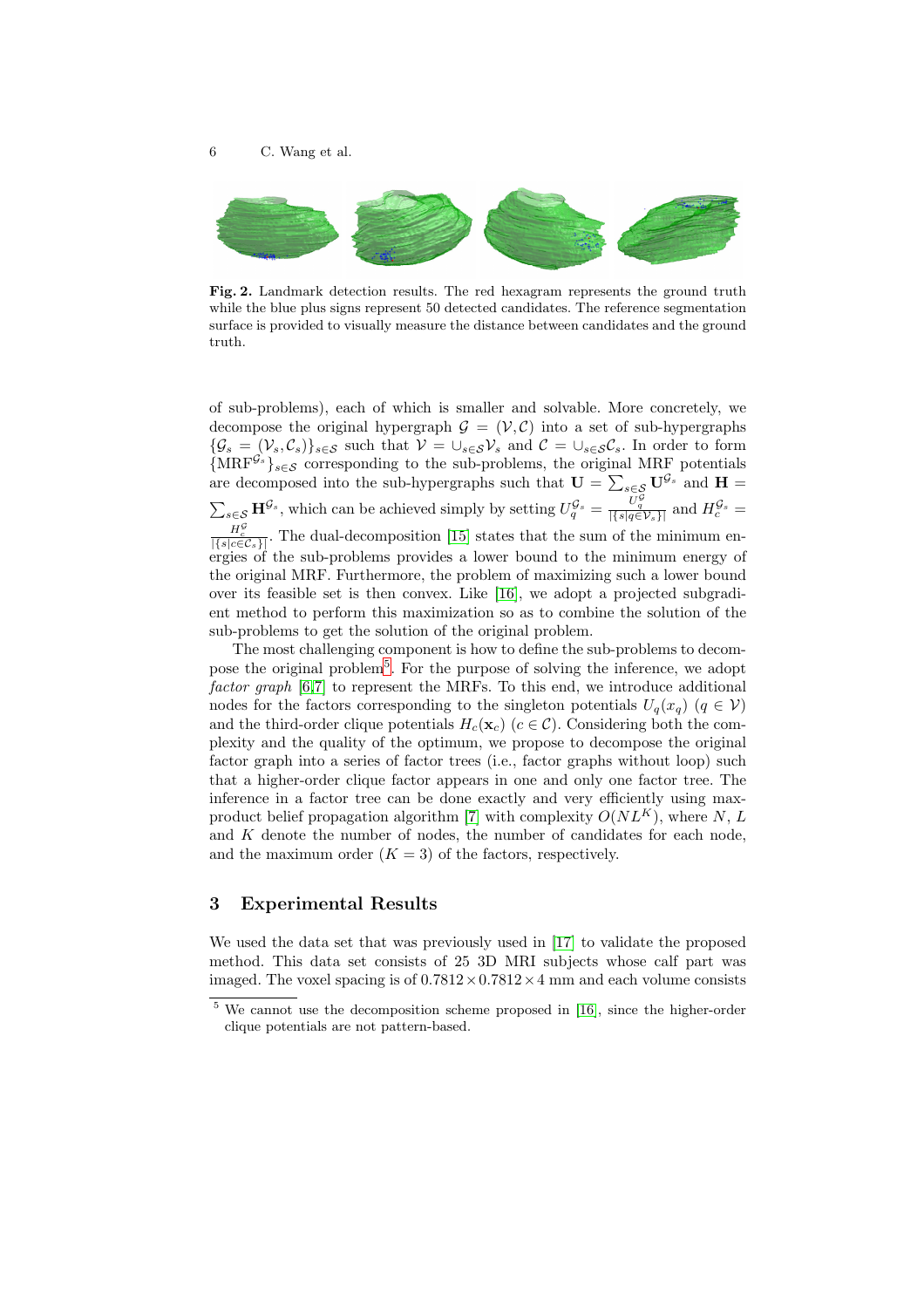

<span id="page-6-2"></span>Fig. 3. Experimental Results. (a) Surface reconstruction results (green: reference segmentation. red: reconstruction result). (b) Boxplots of the average landmark error measure in voxel (1. our method. 2. method in [\[17\]](#page-7-16). 3. standard ASM method.). On each box, the central mark in red is the median, the edges of the box are the 25th and 75th percentiles, the whiskers extend to the most extreme data points.

of 90 slices of 4mm thickness acquired with a 1.5 T Siemens scanner. Standard of reference was available, consisting of annotations provided by experts for the Medial Gastrocnemius (MG) muscle.

We performed a leave-one-out cross validation on the whole data set. For comparison purpose, we considered as alternative segmentation methods<sup>[6](#page-6-1)</sup> the ones presented in [\[17\]](#page-7-16). We present in Fig. [3\(](#page-6-2)a) the surface reconstruction results using the estimated position of the landmarks and thin plate spline (TPS), while in Fig. [3\(](#page-6-2)b) the average distance between the real landmark position and the one estimated from our algorithm, and the ones reported in [\[17\]](#page-7-16) including the one obtained using standard active shape models. We reduce landmark localization error by an average of factor 2 in terms of voxel error compared to [\[17\]](#page-7-16) that is considered to be the state of the art. The analysis of the results shows that the proposed prior and the inference using higher-order graphs globally perform well while the main limitation is introduced from the landmark candidate detection process. Since the method establishes correspondences between the model and the detected landmarks, in the absence of meaningful candidates the method fails to recover optimally the global shape. Regarding computational complexity, the method is linear with respect to the number of higher-order cliques and cubic with respect to the number of landmarks candidates per point.

# <span id="page-6-0"></span>4 Conclusion

In this paper, we have proposed a novel approach for 3D segmentation using pose invariant higher-order MRFs. Our method models the prior manifold through accumulation of local densities involving pose invariant combinations of points. Segmentation is expressed as a higher-order MRF optimization problem, where

<span id="page-6-1"></span> $6$  Opposite to [\[17\]](#page-7-16), we have considered a subset of 50 from the 895 model landmarks uniformly distributed in the model-space (Fig. [1\)](#page-2-0).